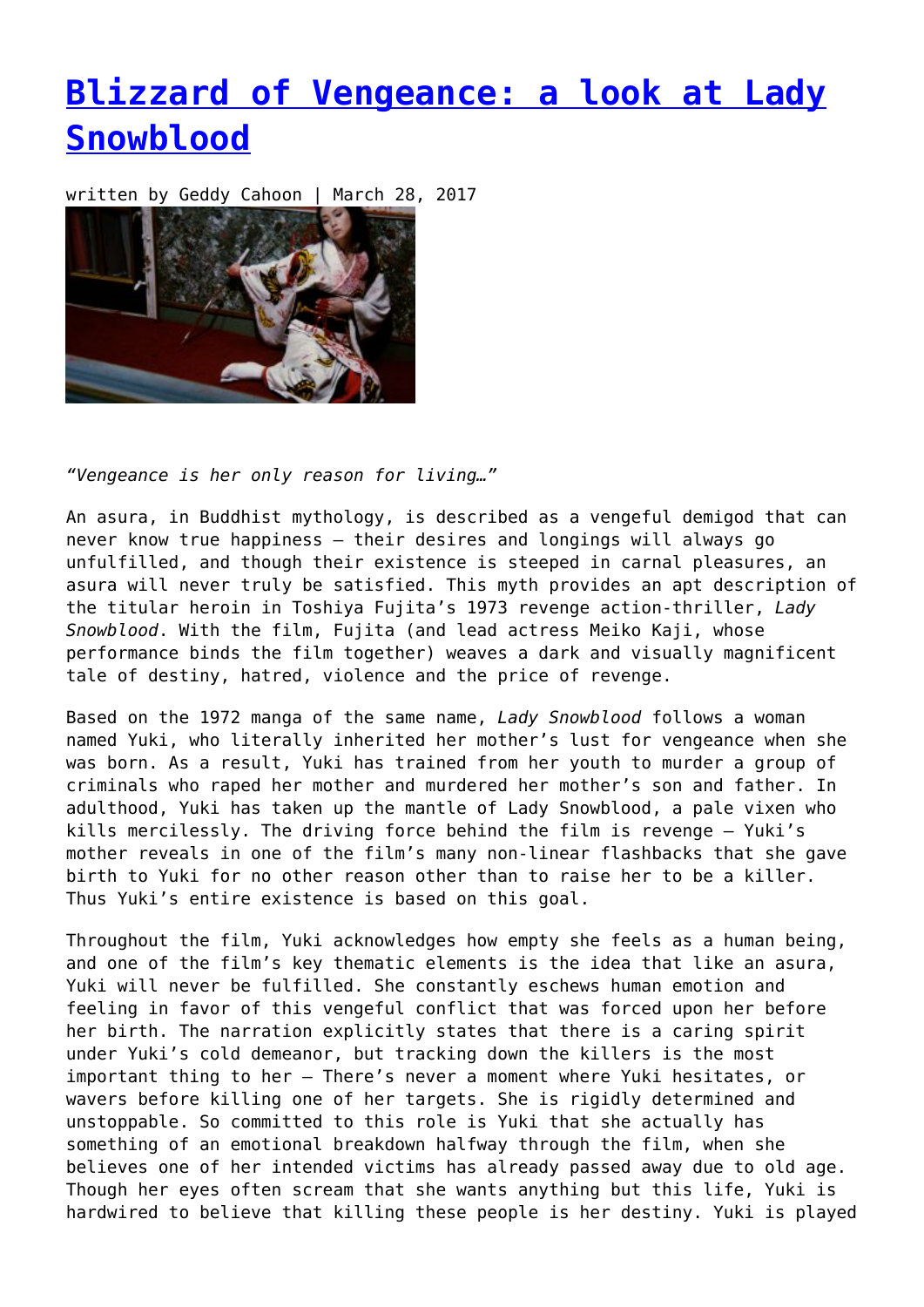beautifully by the talented Meiko Kaji, in a role that would end up being iconic for the actress. Kaji's ability to silently evoke and express Yuki's determination and inner turmoil is commendable, and there is always a mixture of grief, anger and ruthlessness plastered across her face. Once Yuki accomplishes her goal, she is left with nothing. There is no dramatic moment or triumphant orchestral score when Yuki slays the last of her mother's attackers – she has only wasted her life, destroyed the lives of countless others, and now her own life is effectively devoid of purpose.

The film seems to hint, though, that Yuki may be able to start fresh – during the climax, Yuki is stabbed by the daughter of one of the men she murdered and is also shot by her last target before killing him. She collapses in the snow in the dead of night – She served her purpose, and thus her flame burns out. However, morning comes, and the final shot of the film is Yuki slowly stirring, rising up from the ground. The film acknowledges that though Yuki's mission was ultimately destructive and had no chance of a "happy ending," perhaps the idea of gaining closure on these injustices committed against her innocent family was somewhat valid, and she deserves the chance to keep living – no life is worthless, and just because you fulfill your destiny doesn't mean your journey is over.

*Lady Snowblood* is also very committed to the idea that children are tied to the actions of those that bore them. Often times, the children's only connection to their parents is through violence – Yuki's mother died delivering her, and the only bond they share is the haunting memory of her mother's assault (Which the film hints has somehow been spiritually passed on to Yuki) and the demonic drive for vengeance. Yuki exists merely as a tool for her mother's revenge with no say in the matter, and two of Yuki's intended targets are revealed to have grown children around Yuki's age who get sucked into the decades long conflict as well: the daughter of one of Yuki's victims is a sweet young woman who takes up prostitution to help with her ailing father's medical treatments. Yuki meets her, and is clearly pained to have to put this innocent person through the tragedy of losing a parent, but that in no way causes her to hesitate in committing the murder. Eventually, this girl stabs Yuki during the film's climax – She too has been transformed into a violent killer driven by revenge. A manga artist who aids Yuki in her search for the killers is also revealed to be the son of one of the perpetrators – He ends up meeting his end by his own father's hand while trying to help Yuki. This is central to the film: Regardless of the intent, this was a conflict that could only end with the deaths of anyone directly involved. Tragedy begets tragedy, and actions have consequences, even to those who had no choice but to become involved.

Though there is some discussion to be had, thematically and plot wise *Lady Snowblood* is really not particularly unique. It tells a pretty basic story of revenge, and it does tell it in an entertaining way – a good revenge story is one of the best story archetypes of all, and make no mistake: This **is** a good revenge story. As noted, Meiko Kaji delivers a stunning performance as Yuki, and the supporting cast members are acceptable in their roles, though many of them are a bit thin as characters. *Lady Snowblood* tells its tale very well, and handles the conventions of the revenge thriller genre adequately. The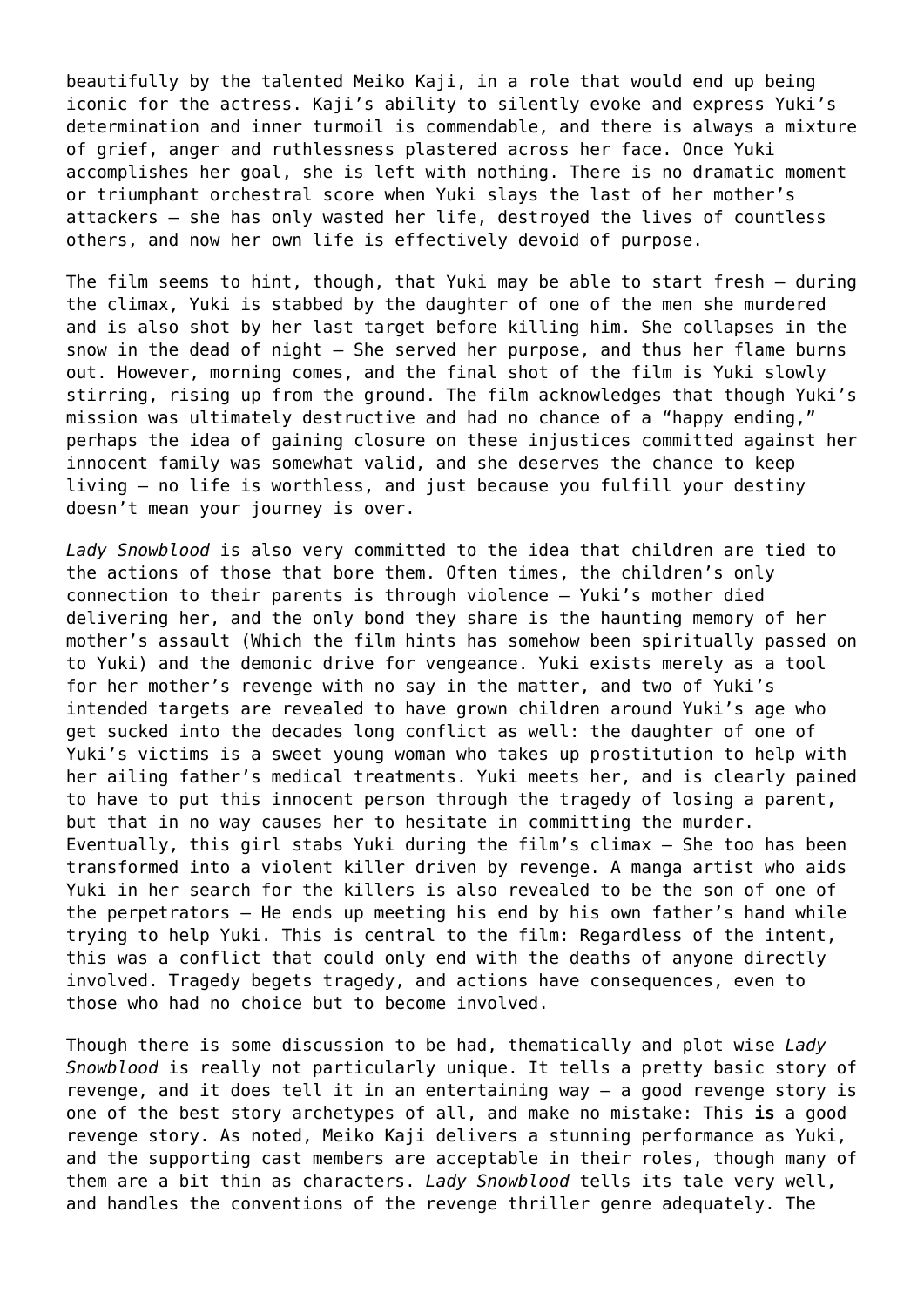film must also be framed in a historical context – *Lady Snowblood* is a classic example of the riskier and darker subject matter that was starting to creep into Japanese cinema in the 70's. The basic tropes and formulaic elements of the revenge thriller were not as widespread as they are today. The plot is really not very unique when viewed in this day and age, but there's nothing wrong with a conventional story when it's done this well.

Also worth mentioning are the historical elements of the film's narrative. *Lady Snowblood* takes place in Meiji-era Japan, specifically at a time when the military-industrial complex was beginning to take hold of the country at the turn of the twentieth century. A fear of conscripts grips the peasants in the film's flashback scenes. In fact, the reason Yuki's mother and her family are attacked is due to the belief by denizens of a small village that her husband was a conscript. For the most part, every tragedy in the film can be traced back to this militarization of Japan: Yuki's mother's husband was suspected of being a conscript and murdered. The murderers were able to swindle their fellow villagers by conning them into thinking they could avoid conscription by paying a fee. This all leads to Yuki's mother being raped, committing murder, being imprisoned, and then getting impregnated to have Yuki to carry on her conquest of revenge. Even the final member of the film's quartet of villains is revealed to have become a prolific arms dealer in the 20 years that have passed from the massacre of Yuki's family to her present day mission. The film seems to posit the relatively simple message that war does nothing but make things miserable for those not in the upper echelons of society. These historical elements were assumedly much more potent at the time of the film's release – they still strike something of a chord today, but I feel that a lot of the greater intention behind these thematic choices may be a bit lost on today's viewers. One of the film's final shots depicts the last of Yuki's victims falling off a balcony at a gala for the criminal underworld, staining both the American and Japanese flags with his blood. It seemed too deliberate to not be intentional, but I'd be lying if I said the meaning behind it wasn't lost on me.

Another observation of *Lady Snowblood* that bears mentioning is the film's depiction of sex. It would have been quite easy for this film to feature loads of gratuitous nudity and sexuality. One of the reasons Yuki is such an effective killer is that her attractive and ladylike demeanor lures her targets into a false sense of security. I'll be honest in saying that I was expecting the film to have a scene where Yuki seduces one of her victims with her body, or waiting for a forced romance to develop between Yuki and the previously mentioned manga artist, but neither came. For the most part, *Lady Snowblood* actually portrays sex in a relatively negative light – Yuki's mother is raped, one of the killers has a daughter who has turned to selling her body, and Yuki's mother was only able to have Yuki by acting a nymphomaniac and practically forcing herself on every male she came across while incarcerated. Sex is displayed as something grimy and ugly – A means to an end, and never something done for pleasure in this film. It truly adds something special to the titular character as well – Yuki is always portrayed as elegant, beautiful and gorgeous. The one time she's seen as a symbol of sex for some horny villagers, they all almost end up murdered. It is very interesting to see an attractive female lead character in a film like this,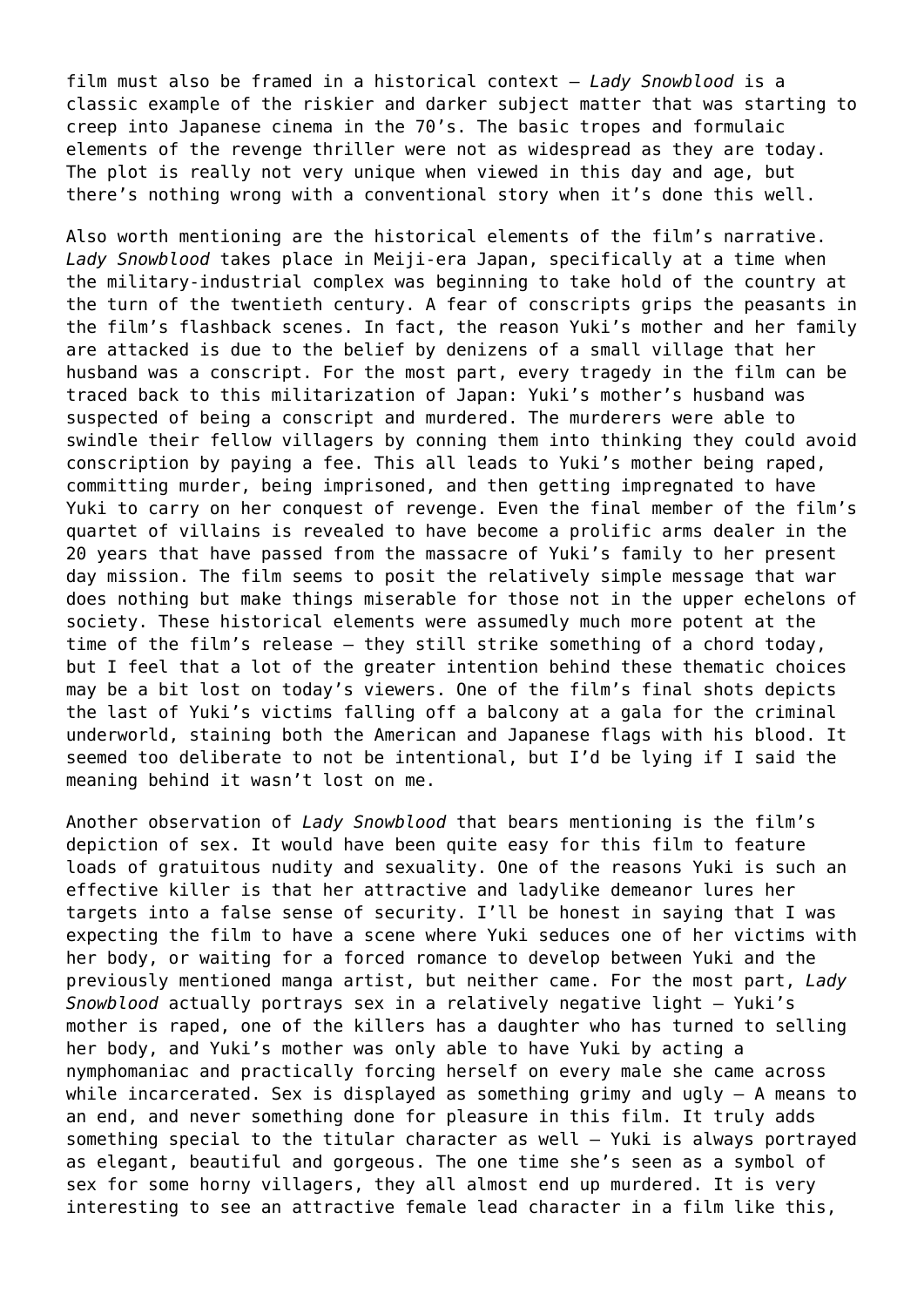with no forced romance and no real instances of her using her body to further her goals. Though we do see that with Yuki's mother in the film's flashbacks, it's presented in a very discomforting way. There may be some larger commentary to be found in the idea of the film being a rejection of the perception of women as mere weak objects – anyone in this film stupid enough to judge Yuki, or her mother, or even the aforementioned prostitute daughter, as nothing more than a sex object is bound to be played for a fool, usually in a very grisly way.

There are interesting points of discussion in relation to the film's narrative and themes, but where *Lady Snowblood* truly shines is the film's visuals. Simply put, this is one of the most gorgeous movies ever put to screen. The colors are eye-poppingly bright and beautiful, the shots are all exquisitely composed, and the well constructed sets lend a dreamy and ethereal quality to many of the film's scenes. The first time we see Yuki as an adult in the film, she's traipsing through a fresh snowfall in a small village. Her skin is milk white, her kimono the same except for a few bursts of yellow, and she wields a purple umbrella which conceals her blade. This is all set against the blank white snow falling on a dark and dreary village temple, creating a fantastic contrast of colors to open the film and instantly keeping your eyes glued to the screen its entire duration. One extremely interesting visual component of the film is the blood. *Lady Snowblood* is ruthlessly violent – Fujita never shies away from showing executions, dismemberments and disemboweling in full detail. However, even the violence in this film is beautiful to behold. Fujita and crew appear to have used bright red paint for *Lady Snowblood* in lieu of the typical fake blood used in most films. It really makes the scenes of brutal violence pop, and gives them an eye-pleasing visual quality. I was enraptured every time someone got maimed or killed in the film, because the blood effects are that stylish. It was an interesting choice and I'm not sure if it had to do with stylistic or budgetary concerns, but it adds to the movie's pulpy, comic book feel (it is based on a manga after all).

Every shot in *Lady Snowblood* is framed with great care – It seems there was never a set or a scene where everything wasn't carefully arranged and composed for the greatest effect, from the actors to the objects in the background and foreground. Even if you aren't watching the film specifically with that kind of eye, you can't help but subconsciously realize how meticulous every detail is. Some of the scenes are set against pure black backdrops, almost lending the film the feeling of a stage performance. The cinematography often reflects the way the characters are feeling through the absence of light – There is a great scene of Yuki's contemplative face on a stark black background as she ponders her inner turmoil. The scenes of Yuki's mother in prison are presented in a very claustrophobic way with little light. You feel a very intimate understanding of the characters – Everything has been stripped away, leaving you trapped with them. These characters are carrying a lot of darkness, and their surroundings show it. Other times, the bright colors contrast the despicable happenings – The scene of the annihilation of Yuki's mother's family take place in a bright, sunlight village and the film's climactic battle of bloodshed occurs during a grand masquerade ball.